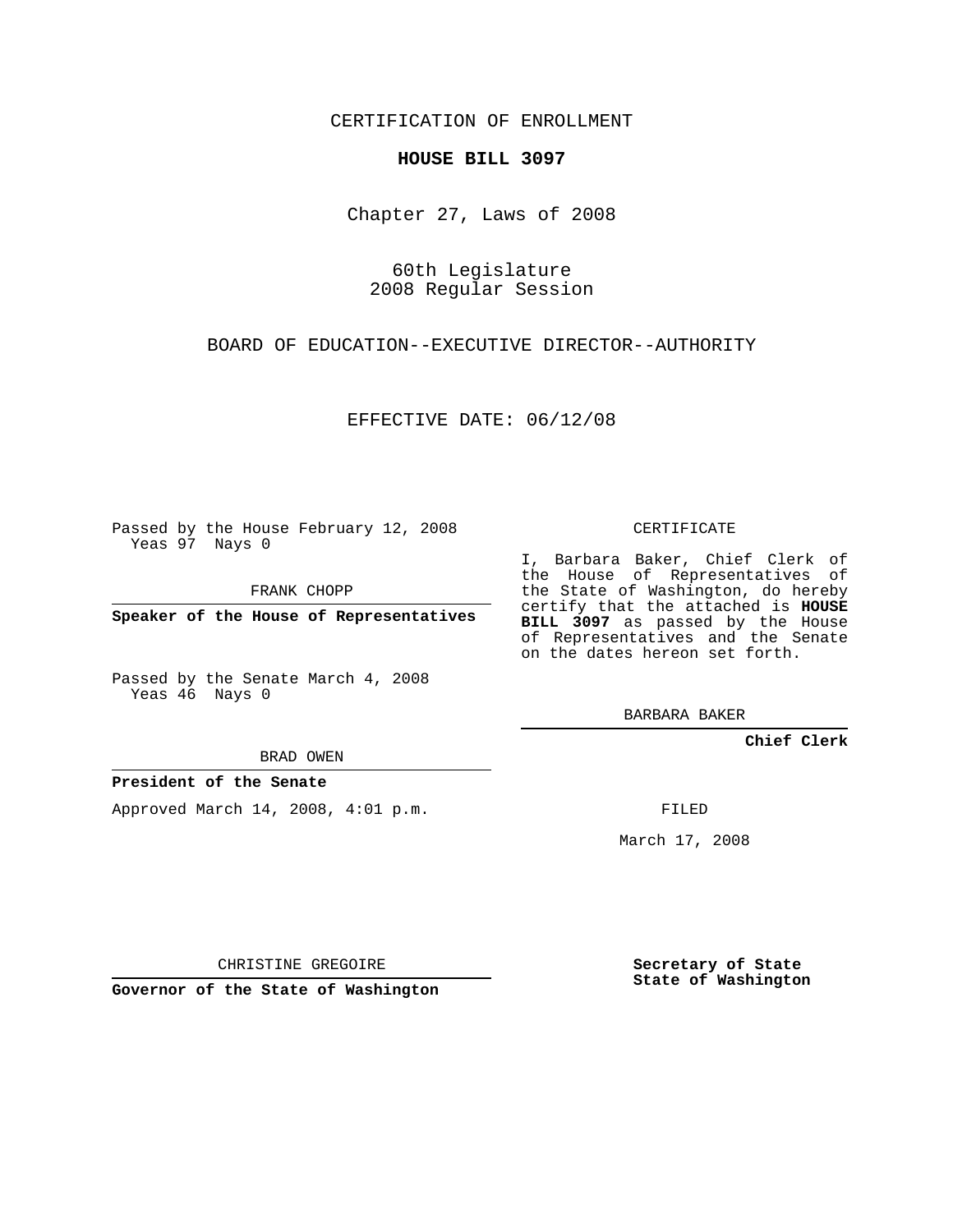## **HOUSE BILL 3097** \_\_\_\_\_\_\_\_\_\_\_\_\_\_\_\_\_\_\_\_\_\_\_\_\_\_\_\_\_\_\_\_\_\_\_\_\_\_\_\_\_\_\_\_\_

\_\_\_\_\_\_\_\_\_\_\_\_\_\_\_\_\_\_\_\_\_\_\_\_\_\_\_\_\_\_\_\_\_\_\_\_\_\_\_\_\_\_\_\_\_

Passed Legislature - 2008 Regular Session

**State of Washington 60th Legislature 2008 Regular Session By** Representatives Quall, Barlow, Priest, and Anderson Read first time 01/22/08. Referred to Committee on Education.

 AN ACT Relating to the authority of the executive director of the state board of education; and amending RCW 28A.305.130.

BE IT ENACTED BY THE LEGISLATURE OF THE STATE OF WASHINGTON:

 **Sec. 1.** RCW 28A.305.130 and 2006 c 263 s 102 are each amended to read as follows:

 The purpose of the state board of education is to provide advocacy and strategic oversight of public education; implement a standards- 8 based accountability system to improve student academic achievement; provide leadership in the creation of a system that personalizes education for each student and respects diverse cultures, abilities, and learning styles; and promote achievement of the goals of RCW 28A.150.210. In addition to any other powers and duties as provided by law, the state board of education shall:

 (1) Hold regularly scheduled meetings at such time and place within the state as the board shall determine and may hold such special meetings as may be deemed necessary for the transaction of public business;

 (2) Form committees as necessary to effectively and efficiently 19 conduct the work of the board;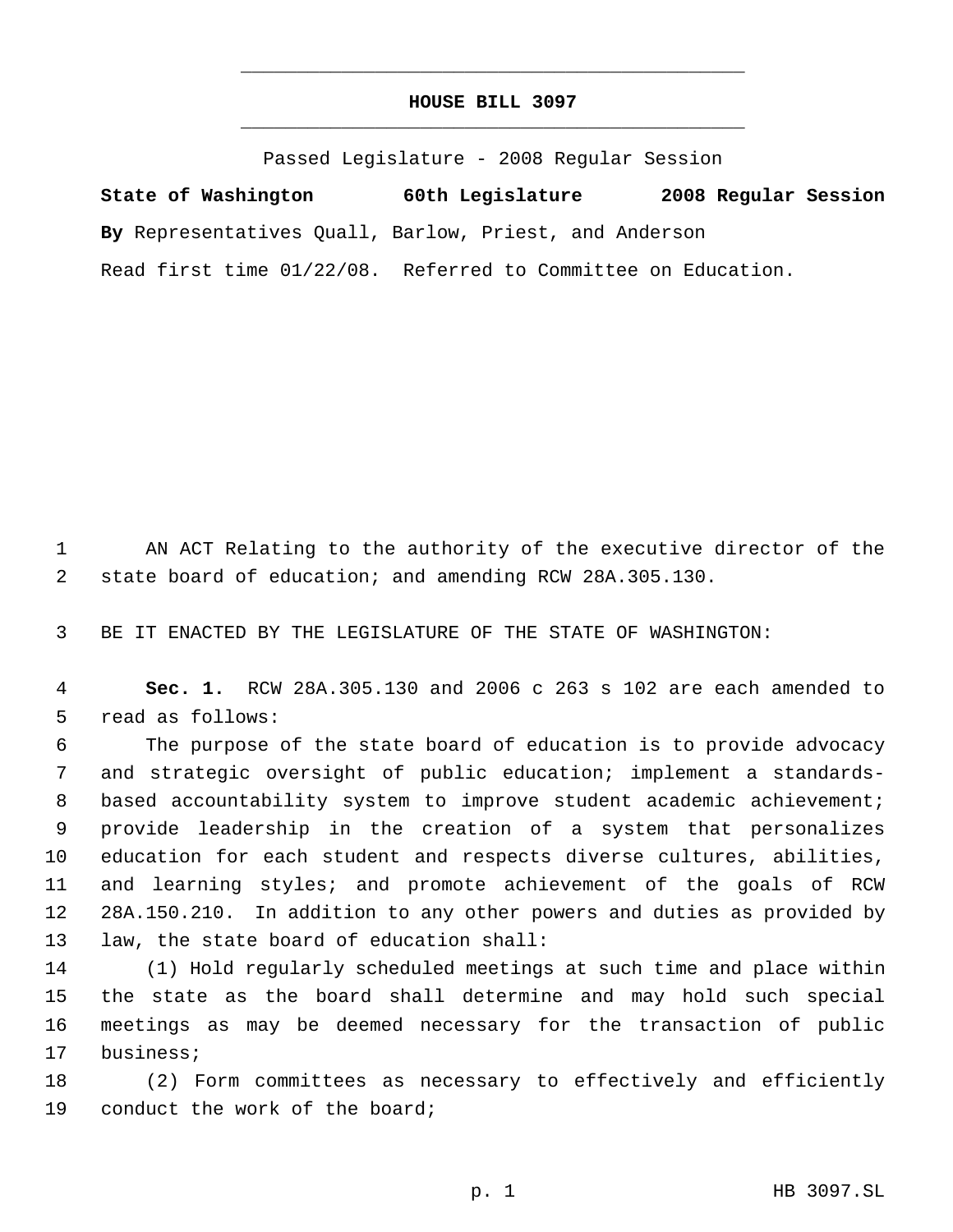(3) Seek advice from the public and interested parties regarding the work of the board;

(4) For purposes of statewide accountability:

 (a) Adopt and revise performance improvement goals in reading, writing, science, and mathematics, by subject and grade level, once assessments in these subjects are required statewide; academic and technical skills, as appropriate, in secondary career and technical education programs; and student attendance, as the board deems appropriate to improve student learning. The goals shall be consistent with student privacy protection provisions of RCW 28A.655.090(7) and shall not conflict with requirements contained in Title I of the federal elementary and secondary education act of 1965, or the requirements of the Carl D. Perkins vocational education act of 1998, each as amended. The goals may be established for all students, economically disadvantaged students, limited English proficient students, students with disabilities, and students from disproportionately academically underachieving racial and ethnic backgrounds. The board may establish school and school district goals addressing high school graduation rates and dropout reduction goals for students in grades seven through twelve. The board shall adopt the goals by rule. However, before each goal is implemented, the board shall present the goal to the education committees of the house of representatives and the senate for the committees' review and comment in a time frame that will permit the legislature to take statutory action on the goal if such action is deemed warranted by the legislature;

 (b) Identify the scores students must achieve in order to meet the standard on the Washington assessment of student learning and, for high school students, to obtain a certificate of academic achievement. The board shall also determine student scores that identify levels of student performance below and beyond the standard. The board shall consider the incorporation of the standard error of measurement into the decision regarding the award of the certificates. The board shall set such performance standards and levels in consultation with the superintendent of public instruction and after consideration of any recommendations that may be developed by any advisory committees that may be established for this purpose. The initial performance standards and any changes recommended by the board in the performance standards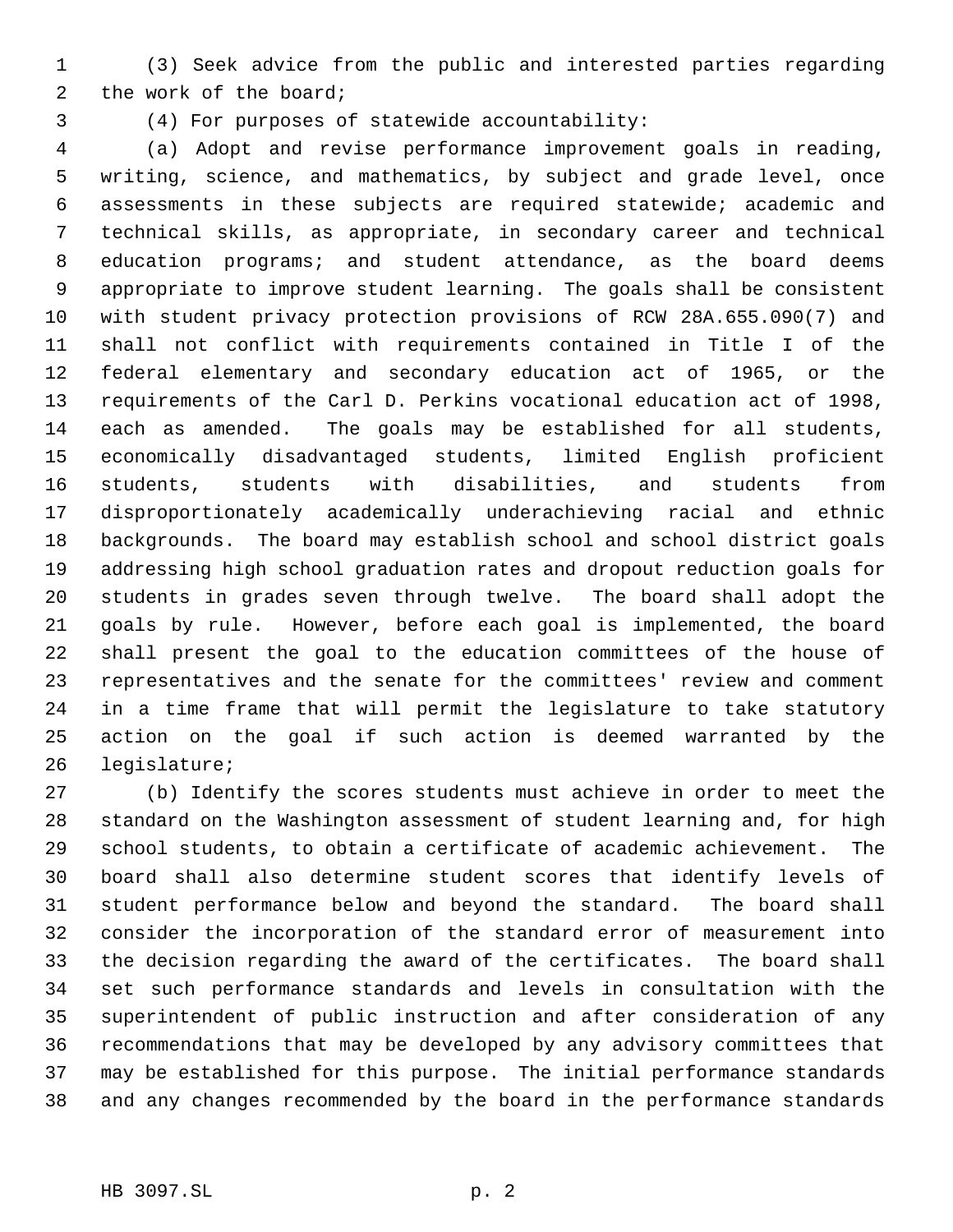for the tenth grade assessment shall be presented to the education committees of the house of representatives and the senate by November 30th of the school year in which the changes will take place to permit the legislature to take statutory action before the changes are implemented if such action is deemed warranted by the legislature. The legislature shall be advised of the initial performance standards and any changes made to the elementary level performance standards and the 8 middle school level performance standards;

 (c) Adopt objective, systematic criteria to identify successful schools and school districts and recommend to the superintendent of public instruction schools and districts to be recognized for two types of accomplishments, student achievement and improvements in student achievement. Recognition for improvements in student achievement shall include consideration of one or more of the following accomplishments:

 (i) An increase in the percent of students meeting standards. The level of achievement required for recognition may be based on the achievement goals established by the legislature and by the board under (a) of this subsection;

 (ii) Positive progress on an improvement index that measures improvement in all levels of the assessment; and

 (iii) Improvements despite challenges such as high levels of mobility, poverty, English as a second language learners, and large numbers of students in special populations as measured by either the percent of students meeting the standard, or the improvement index. When determining the baseline year or years for recognizing individual schools, the board may use the assessment results from the initial years the assessments were administered, if doing so with individual schools would be appropriate;

 (d) Adopt objective, systematic criteria to identify schools and school districts in need of assistance and those in which significant numbers of students persistently fail to meet state standards. In its deliberations, the board shall consider the use of all statewide mandated criterion-referenced and norm-referenced standardized tests;

 (e) Identify schools and school districts in which state intervention measures will be needed and a range of appropriate intervention strategies after the legislature has authorized a set of intervention strategies. After the legislature has authorized a set of intervention strategies, at the request of the board, the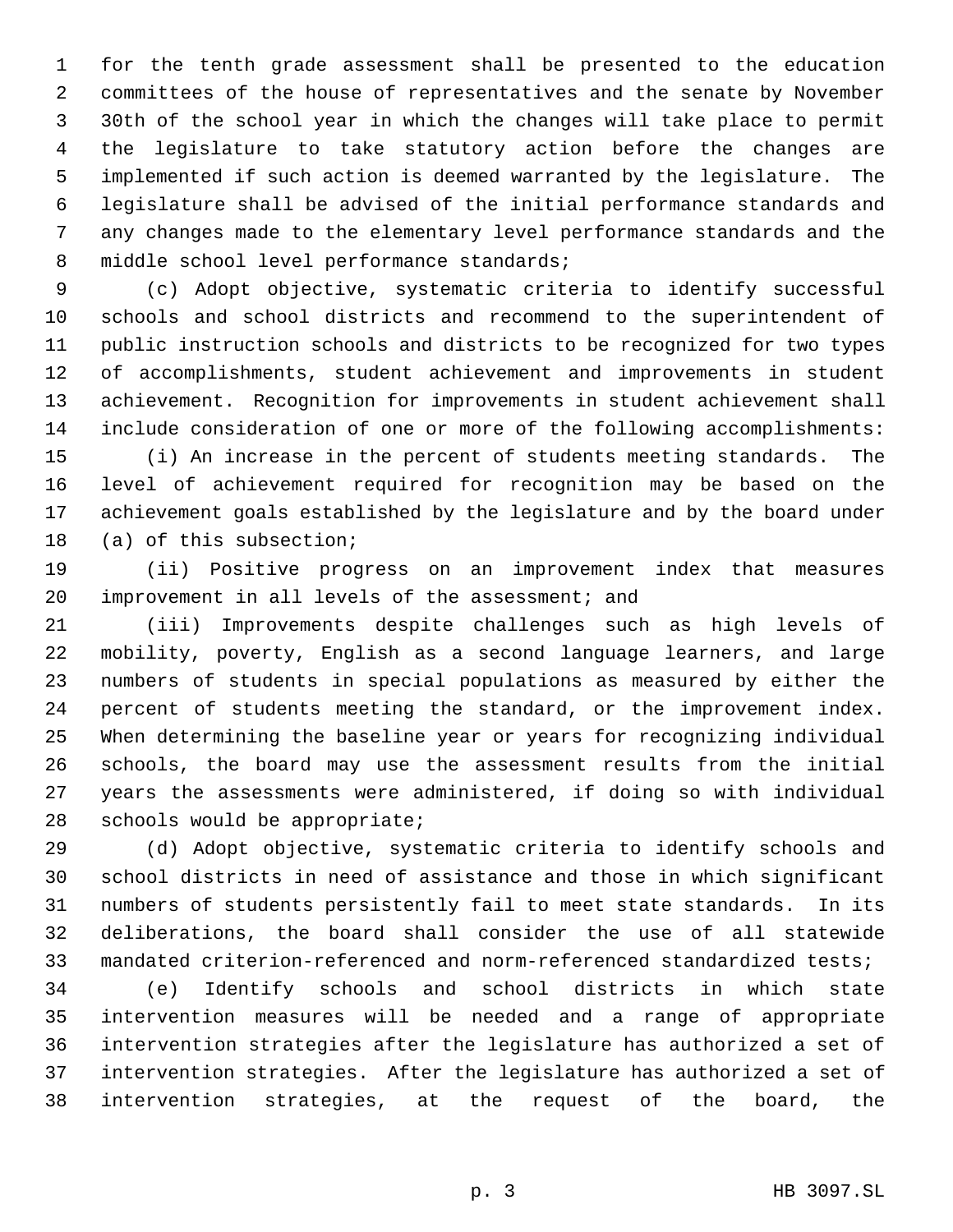superintendent shall intervene in the school or school district and take corrective actions. This chapter does not provide additional authority for the board or the superintendent of public instruction to intervene in a school or school district;

 (f) Identify performance incentive systems that have improved or have the potential to improve student achievement;

 (g) Annually review the assessment reporting system to ensure fairness, accuracy, timeliness, and equity of opportunity, especially with regard to schools with special circumstances and unique populations of students, and a recommendation to the superintendent of public instruction of any improvements needed to the system; and

 (h) Include in the biennial report required under RCW 28A.305.035, information on the progress that has been made in achieving goals 14 adopted by the board;

 (5) Accredit, subject to such accreditation standards and procedures as may be established by the state board of education, all private schools that apply for accreditation, and approve, subject to the provisions of RCW 28A.195.010, private schools carrying out a program for any or all of the grades kindergarten through twelve: PROVIDED, That no private school may be approved that operates a kindergarten program only: PROVIDED FURTHER, That no private schools shall be placed upon the list of accredited schools so long as secret societies are knowingly allowed to exist among its students by school officials;

 (6) Articulate with the institutions of higher education, workforce representatives, and early learning policymakers and providers to coordinate and unify the work of the public school system;

 (7) Hire an executive director and an administrative assistant to reside in the office of the superintendent of public instruction for administrative purposes. Any other personnel of the board shall be appointed as provided by RCW 28A.300.020. The board may delegate to 32 the executive director by resolution such duties as deemed necessary to efficiently carry on the business of the board including, but not limited to, the authority to employ necessary personnel and the authority to enter into, amend, and terminate contracts on behalf of the board. The executive director, administrative assistant, and all but one of the other personnel of the board are exempt from civil